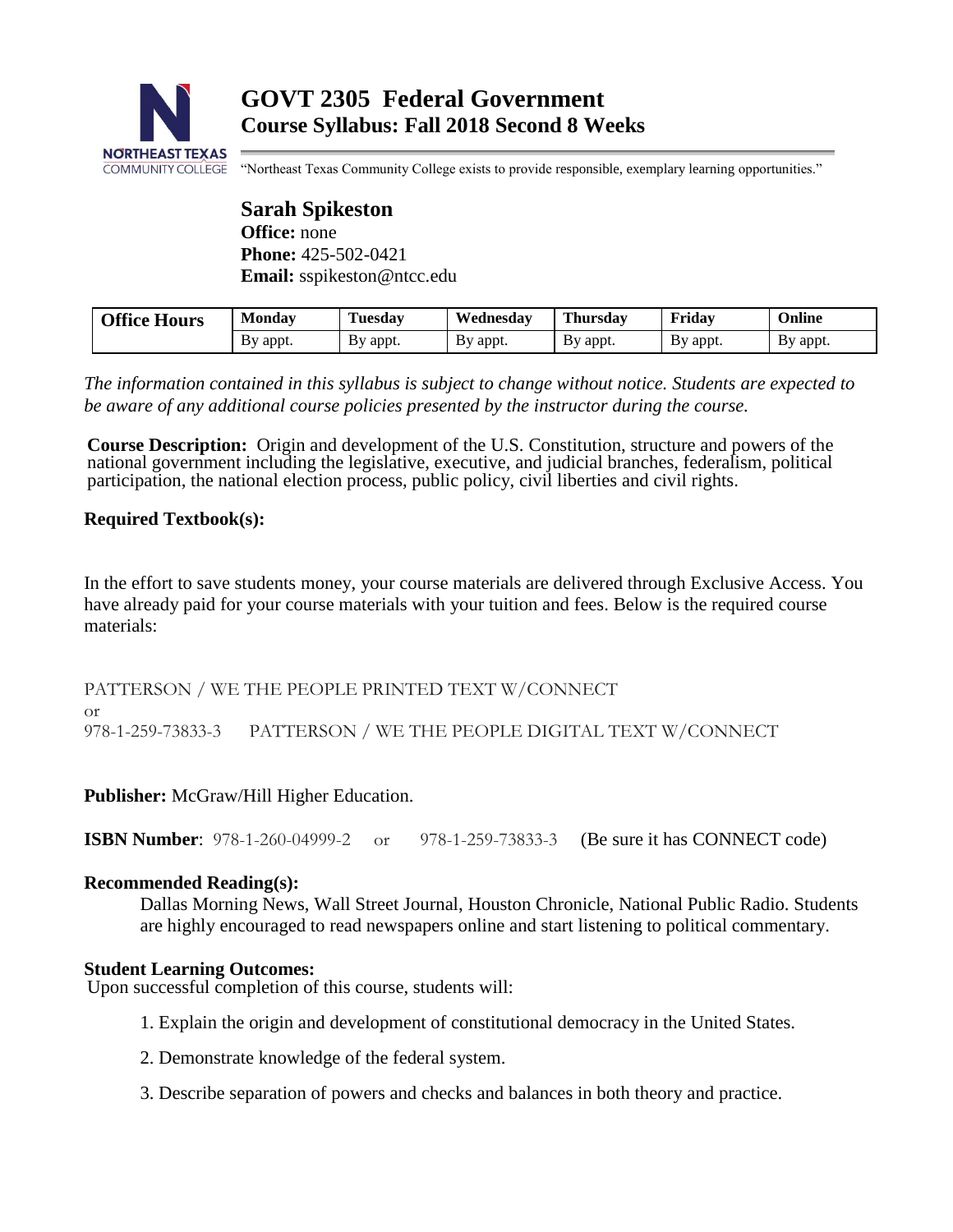4. Demonstrate knowledge of the legislative, executive, and judicial branches of the federal government.

- 5. Evaluate the role of public opinion, interest groups, and political parties in the political system.
- 6. Analyze the election process.
- 7. Describe the rights and responsibilities of citizens
- 8. Analyze issues and policies in U.S. politics.

### **Course Objectives:**

- 1. Students will analyze and articulate the theoretical principles that guide political life.
- 2. Students will critically evaluate the content, causes, and effects of politically significant information gained through the news media.
- 3. Student will demonstrate an understanding of basic political processes and institutions.

## **Lectures & Discussions:**

I have divided the semester into three units; each unit is broken down according to Chapters/Days. Begin each lesson by opening the appropiate module on Blackboard. Then **proceed through each lesson in order (top to bottom).**

## **Evaluation/Grading Policy:**

There is no weighted course grade in this class. Each assignment, test, quiz, etc. will have varying point values Your performance is determined the average score of all your points proportionally. Students are responsible for checking their course grades frequently to ensure they are accurate.

Each chapter includes a number of McGraw-Hill CONNECT assignments. These are included in your weekly folders. In order to complete these sections, you must have purchased a code pass with your textbook. Your grade for this section will be a composite of your performance for all these assignments plus your pre-tests and post-tests.

Students will be tested on assigned readings from the text. Previous arrangements must be made when it is necessary to miss a quiz/exam. In the case of an emergency where prior notification is unavailable, students must provide proof of an excused extenuating circumstance in order to make up the test.

One short paper will be assigned over the course of the semester. The assigned topic will be posted by the instructor on Blackboard. Students that do not submit a written report on the due date without notifying the instructor beforehand will receive a zero grade.

Over the course of the semester, students are required to engage in discussion board posts. The boards offer an opportunity to engage with classmates and strengthen critical thinking skills. Each discussion board week, you are required to write three substantial posts. The final post must be made by the due date in order to receive points. Late posts will not receive points. A substantive post consists of analytical questions, intelligent comments, illustrations of pertinent personal experiences, etc. Simple written agreement concerning an issue or repetition of ideas does not count as a substantive post. Discussion board posts must also abide by the following rules: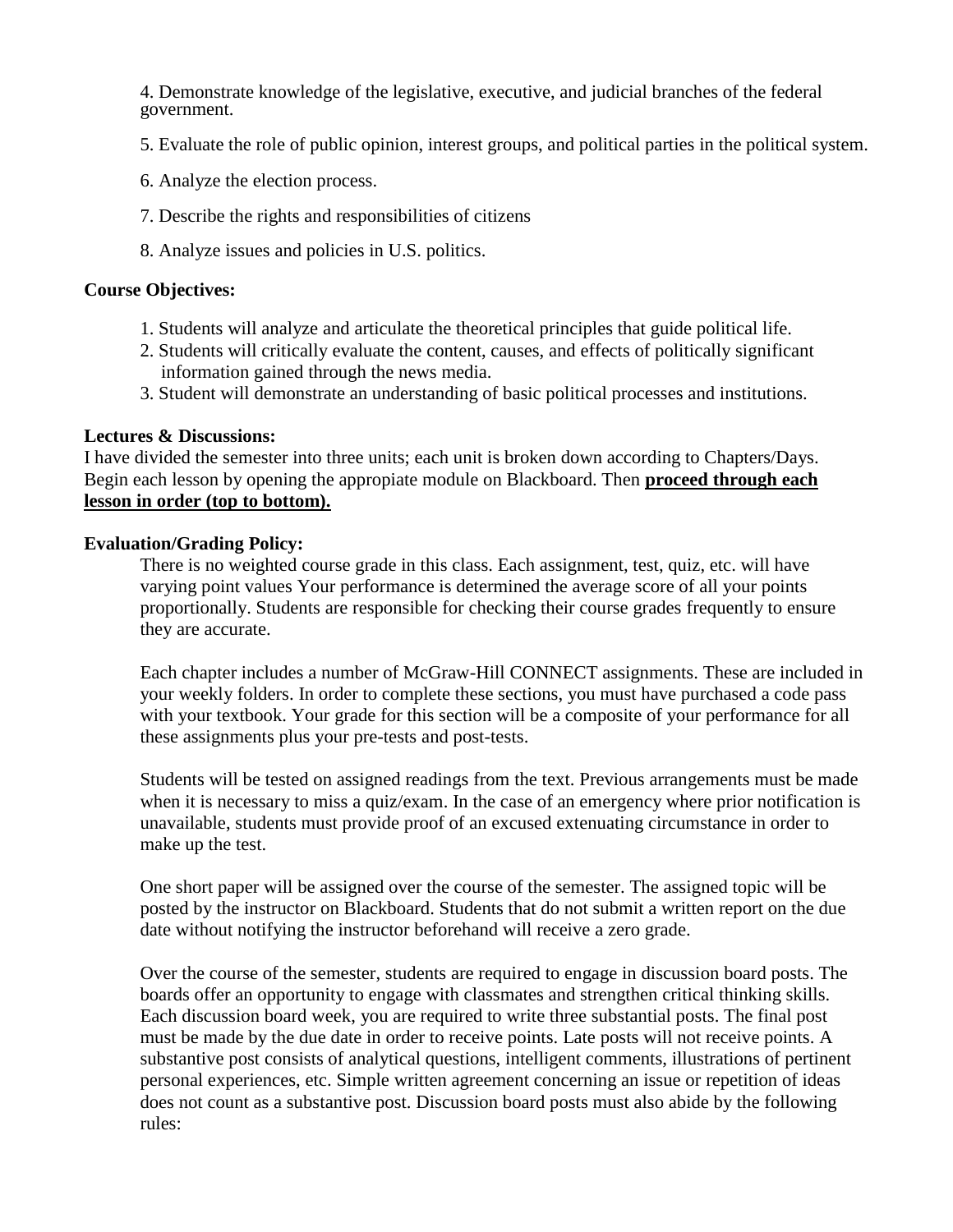- 1. The first substantive post must be your original response to the forum topic, questions, and article (Minimum of 250 words.)
- 2. The second and third substantive post must be responses to other students' posts (at least 100 words in length).
- 3. In order to receive full credit, all posts must be respectful in tone, thorough, substantive, and written according to the rules of proper English grammar and spelling. No texting language. Failure to abide by these rules will result in academic penalties.

The final grade for the class will follow a standard grade scale based on the weighted percentages noted above.

 $A = 90-100$  $B = 80-89$  $C = 70-79$  $D = 60-69$  $F =$ Below 60

# **Tests/Exams: \*\*\*\*See full schedule of activities at end of syllabus\*\*\*\***

Each Unit will culminate with an online test. The questions may be multiple choice, matching, fill-in-the-blank, true/false or short answer. Students will have two hours to complete each test. Students need to have a thorough understanding of the material before taking the exam. While you may use your textbook you will simply not have enough time to look for all the answers.

Students need to have reliable internet access as a test will not be restarted because of technical error. It is also recommended that students not wait until the very last moment to take a test as this can cause a great deal of traffic on the server and could slow things down or lead to technical malfunctions.

#### **Assignments: \*\*\*\*See full schedule of activities at end of syllabus\*\*\*\***

All assignments have been loaded into each day's folders. Late work is not accepted. Students should give themselves enough time before the final due date time to complete all assignment activities. Some days have more assignments than others. Students are responsible for managing their time accordingly.

### **Student Responsibilities/Expectations:**

Since the lecture-discussion method will be employed in this class, regular attendance is highly encouraged. Students who have not attended class by the  $12<sup>th</sup>$  class day will be removed from the course.

From time to time, students may be offered extra credit. These optional assignments will be announced via Blackboard. Typically, extra credit will be added to exam grades.

Students are expected to complete all assignments by the due date and time stated. All assignments and exams are due by 11:59 pm on their scheduled date. No late work will be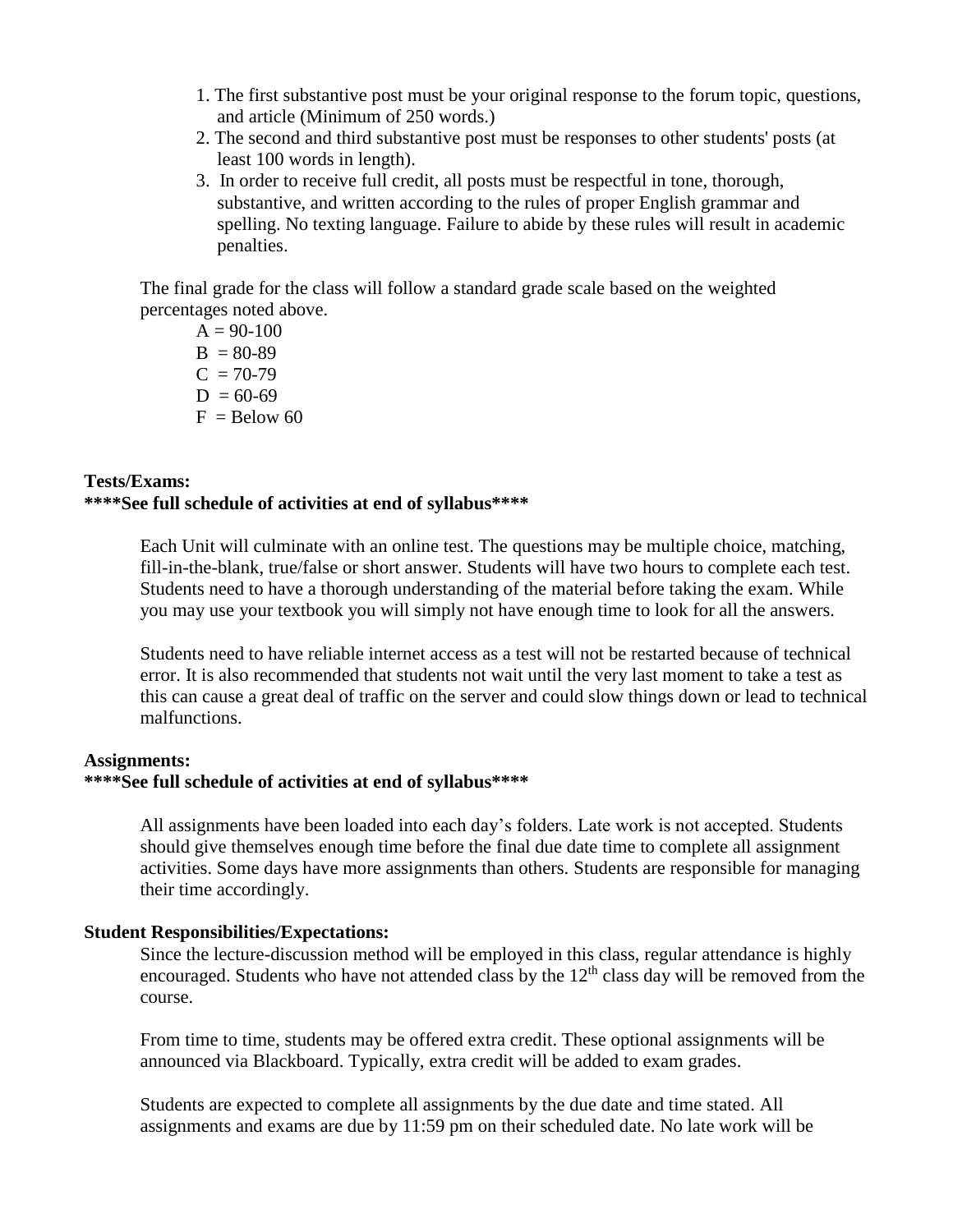accepted for credit and no make-up work will be permitted except for medical emergencies, official college activities, or personal emergency situations. A medical emergency is defined as sickness requiring hospitalization or isolation. All medical emergencies must be verified by a doctor's note. An official college activity is any activity that the college has mandated for students. A personal emergency is limited to death of a relative or unforeseeable and immediate hardship. All excuses for make-up work must be verified by the instructor. It is the student's responsibility to contact the instructor to schedule make-up work due to a medical or personal emergency. The instructor may permit or deny make-up work.

Since this course is an online course, the attendance policy is the following: a student must log in at least once a week (7 day period) for the duration of the course. If a student does not sign in for a week (7 day period), the instructor may begin drop procedures for a student. The instructor will keep records of attendance. If the attendance policy is broken, the instructor will examine the reasons for the student's absences, the student's work in the class, and determine whether it is in the student's best interest to remain in the class. If the student breaks the attendance policy, the instructor may begin withdrawal procedures (up to the college's withdrawal deadline) or may fail the student for the course (after the college's withdrawal deadline has passed).

Students are expected to check daily the campus email account and the course Blackboard for any course changes, announcements, and assignments. Failure to check regularly the campus email and the course Blackboard may result in missed work and academic penalties. To access the course website on Blackboard, follow these steps:

- 1. Log on to the NTCC My Eagle Portal at mycampus.ntcc.edu.
- 2. Your portal Login name is your first name initial + your last name + last 3 digits of your social security number. The Password is your date of birth in an 8 digit format mmddyyyy.
- 3. Under the "Launch Pad" click on the Blackboard Icon.
- 4. After logging in, under the My Courses list, select the link associated with this class.
- 5. Blackboard Mail is found on the left-hand side of the course home page.

### **Plagiarism:**

Plagiarism is defined as using or imitating another's words, ideas, or work in general without proper citation of that source. Plagiarism is easy to commit and also easy to catch. Although students generally plagiarize due to academic laziness or naïveté, plagiarism is always inexcusable. Instances of plagiarism will be dealt with on an individual basis. The instructor may penalize the student for the specific assignment by assigning a grade of zero, or he may fail the student for the entire course. The discipline regarding plagiarism is up to the discretion of the instructor.

### **NTCC Academic Honesty Statement:**

Students are expected to complete course work in an honest manner, using their intellects and resources designated as allowable by the course instructor. Students are responsible for addressing questions about allowable resources with the course instructor. NTCC upholds the highest standards of academic integrity. This course will follow the NTCC Academic Honesty policy stated in the Student Handbook.

#### **Academic Ethics:**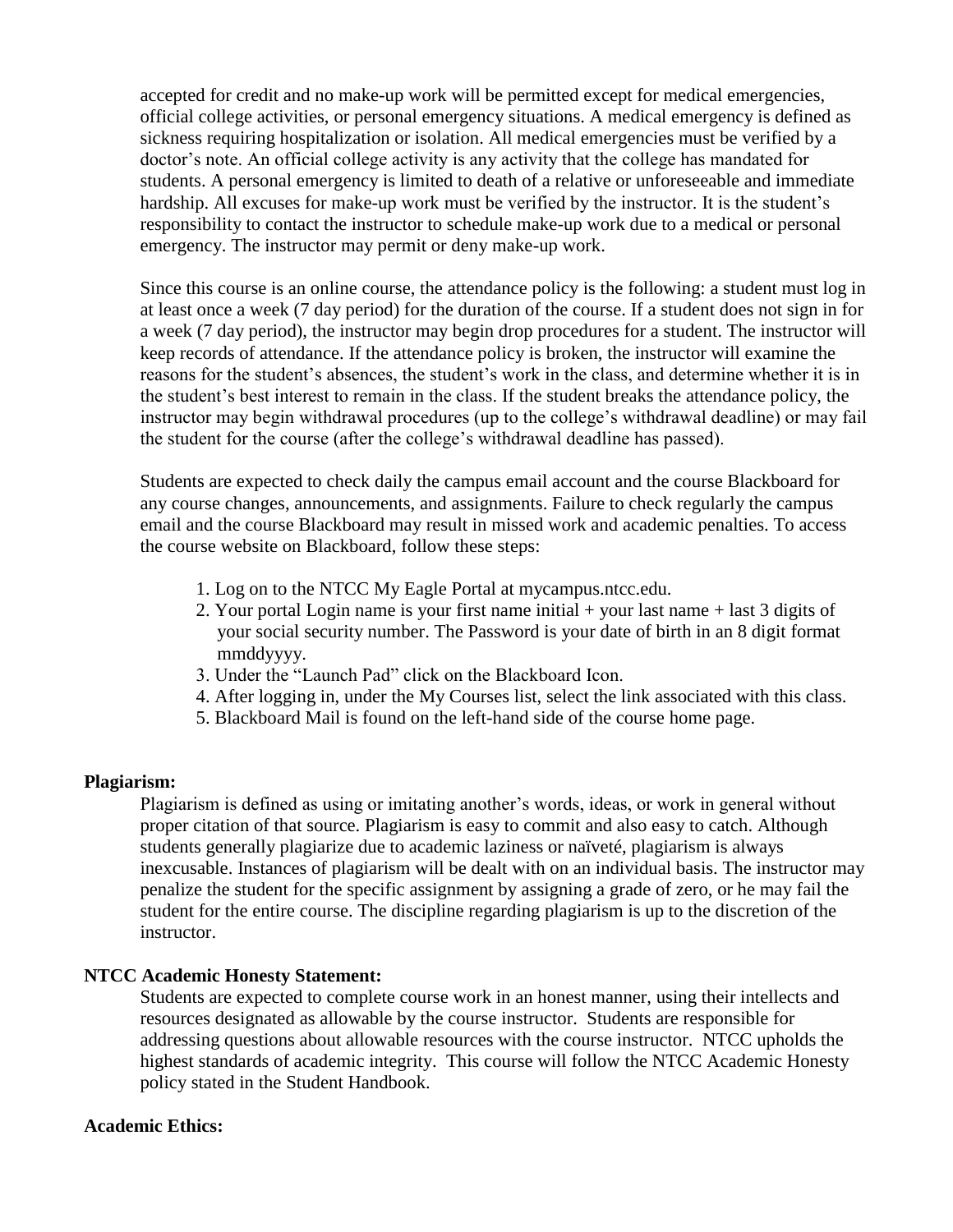The college expects all students to engage in academic pursuits in a manner that is beyond reproach. Students are expected to maintain complete honesty and integrity in their academic pursuit. Academic dishonesty such as cheating, plagiarism, and collusion is unacceptable and may result in disciplinary action. Refer to the student handbook for more information on this subject.

### **ADA Statement:**

It is the policy of NTCC to provide reasonable accommodations for qualified individuals who are students with disabilities. This College will adhere to all applicable federal, state, and local laws, regulations, and guidelines with respect to providing reasonable accommodations as required to afford equal educational opportunity. It is the student's responsibility to arrange an appointment with a College counselor to obtain a Request for Accommodations form. For more information, please refer to the NTCC Catalog or Student Handbook.

## **Family Educational Rights and Privacy Act** (**FERPA**):

The Family Educational Rights and Privacy Act (FERPA) is a federal law that protects the privacy of student education records. The law applies to all schools that receive funds under an applicable program of the U.S. Department of Education. FERPA gives parents certain rights with respect to their children's educational records. These rights transfer to the student when he or she attends a school beyond the high school level. Students to whom the rights have transferred are considered "eligible students." In essence, a parent has no legal right to obtain information concerning the child's college records without the written consent of the student. In compliance with FERPA, information classified as "directory information" may be released to the general public without the written consent of the student unless the student makes a request in writing. Directory information is defined as: the student's name, permanent address and/or local address, telephone listing, dates of attendance, most recent previous education institution attended, other information including major, field of study, degrees, awards received, and participation in officially recognized activities/sports.

### **Schedule of Activities:**

**\*\*\*Although penalty free extensions are given through the end of the week, you must complete at least one assignment by Census Day or you will be dropped from the class. Furthermore, I do not give extensions past the end of week deadline. Manage your time wisely and work ahead in case there is an emergency\*\*\***

| <b>Fall 2018,</b> | <b>Due</b>                                                                          |
|-------------------|-------------------------------------------------------------------------------------|
| 2 <sup>nd</sup> 8 |                                                                                     |
| Weeks             |                                                                                     |
| 10/27/18          | START HERE FOLDER & WEEK 1 FOLDER                                                   |
|                   | <b>American Government Pre-Test</b>                                                 |
|                   | Download Syllabus                                                                   |
|                   | Syllabus Quiz                                                                       |
|                   | <b>Introductory Discussion Board</b>                                                |
|                   | Chapter 1. Political Thinking and Political Culture: Becoming a Responsible Citizen |
|                   | Chapter 1 Pre-Test                                                                  |
|                   | Ch. 1 Key Concepts                                                                  |
|                   | Ch. 1 Key Terms                                                                     |
|                   | Chapter 1 Post-Test                                                                 |
|                   | Chapter 2. Constitutional Democracy: Promoting Liberty and Self-government          |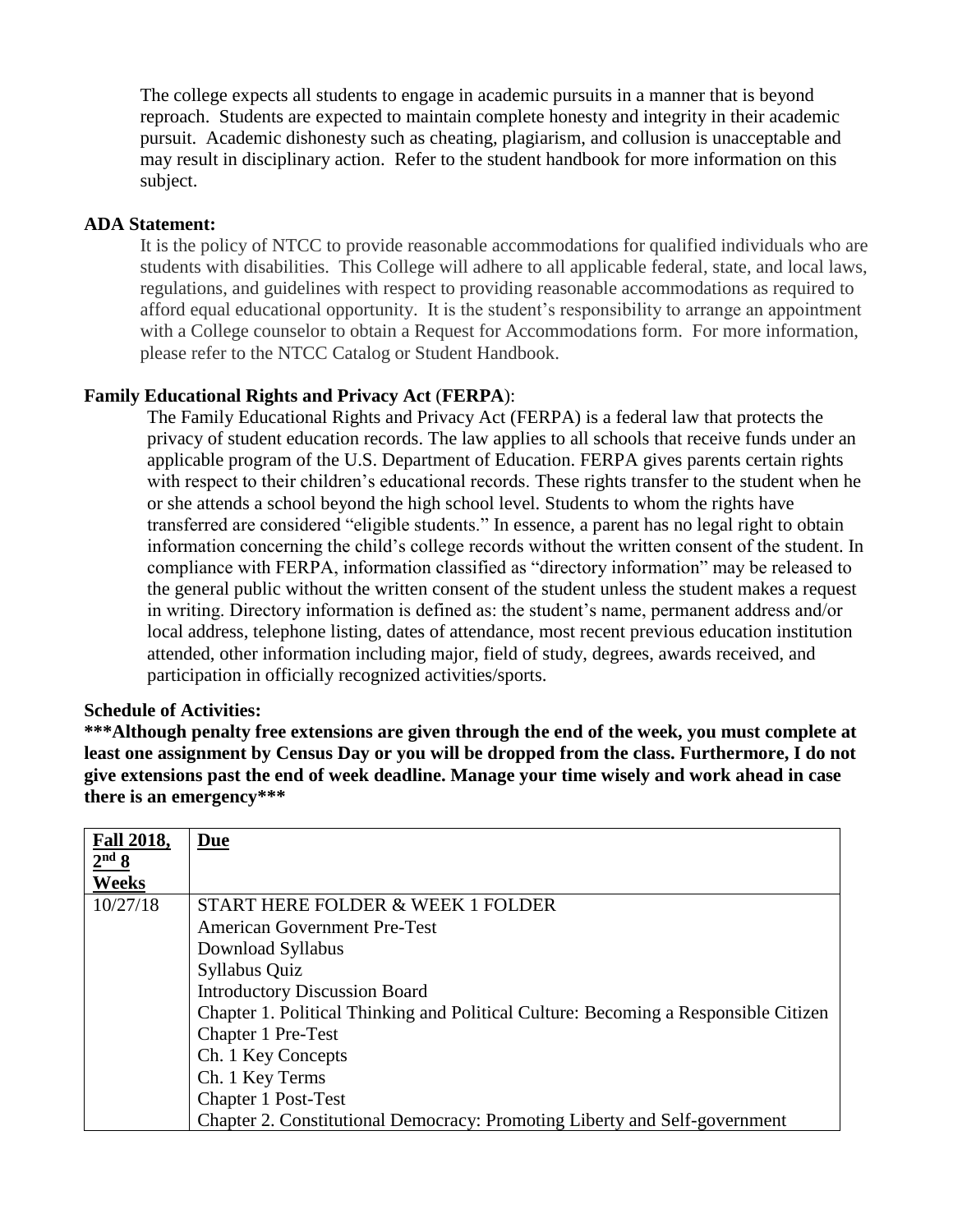|          | Chapter 2 Pre-Test<br>Ch. 2 Key Terms<br>Ch. 2 Key Concepts<br><b>Chapter 2 Post-Test</b><br>Chapter 3. Federalism: Forging a Nation<br>Chapter 3 Pre-Test |
|----------|------------------------------------------------------------------------------------------------------------------------------------------------------------|
|          | Ch. 3 Key Concepts<br>Ch. 3 Key Terms<br>Chapter 3 Post-Test                                                                                               |
|          | <b>***ALL OF THIS WEEK'S LATE WORK MUST BE COMPLETED BY the</b><br>listed due date DATE TO BE CONSIDERED FOR CREDIT.***                                    |
| 11/3/18  | <b>WEEK 2 FOLDER</b><br>Chapter 4. Civil Liberties: Protecting Individual Rights<br>Chapter 4 Pre-Test                                                     |
|          | Ch. 4 Inevitable Discovery Exception                                                                                                                       |
|          | Ch. 4 Key Terms<br><b>Chapter 4 Post-Test</b>                                                                                                              |
|          | Chapter 5. Equal Rights: Struggling Toward Fairness Hide Details<br>Chapter 5 Pre-Test                                                                     |
|          | Ch. 5 Key Concepts                                                                                                                                         |
|          | Ch. 5 Key Terms<br>Chapter 5 Web Activity                                                                                                                  |
|          | Chapter 5 Post-Test                                                                                                                                        |
|          | Discussion Board #1                                                                                                                                        |
|          | Exam, Chapters 1-5                                                                                                                                         |
|          | ***ALL OF THIS WEEK'S LATE WORK MUST BE COMPLETED BY the<br>listed due date DATE TO BE CONSIDERED FOR CREDIT.***                                           |
| 11/10/18 | WEEK 3 FOLDER                                                                                                                                              |
|          | Discussion Board #2                                                                                                                                        |
|          | Chapter 6. Public Opinion and Political Socialization: Shaping the People's Voice                                                                          |
|          | Chapter 6 Pre-Test                                                                                                                                         |
|          | Ch. 6 Key Concepts<br>Ch. 6 Key Terms                                                                                                                      |
|          | Chapter 6 Post-Test                                                                                                                                        |
|          | <b>Political Compass Test</b>                                                                                                                              |
|          | Chapter 7. Political Participation: Activating the Popular Will                                                                                            |
|          | Chapter 7 Pre-Test                                                                                                                                         |
|          | Ch. 7 Key Concepts<br>Ch. 7 Key Terms                                                                                                                      |
|          | <b>Chapter 7 Post-Test</b>                                                                                                                                 |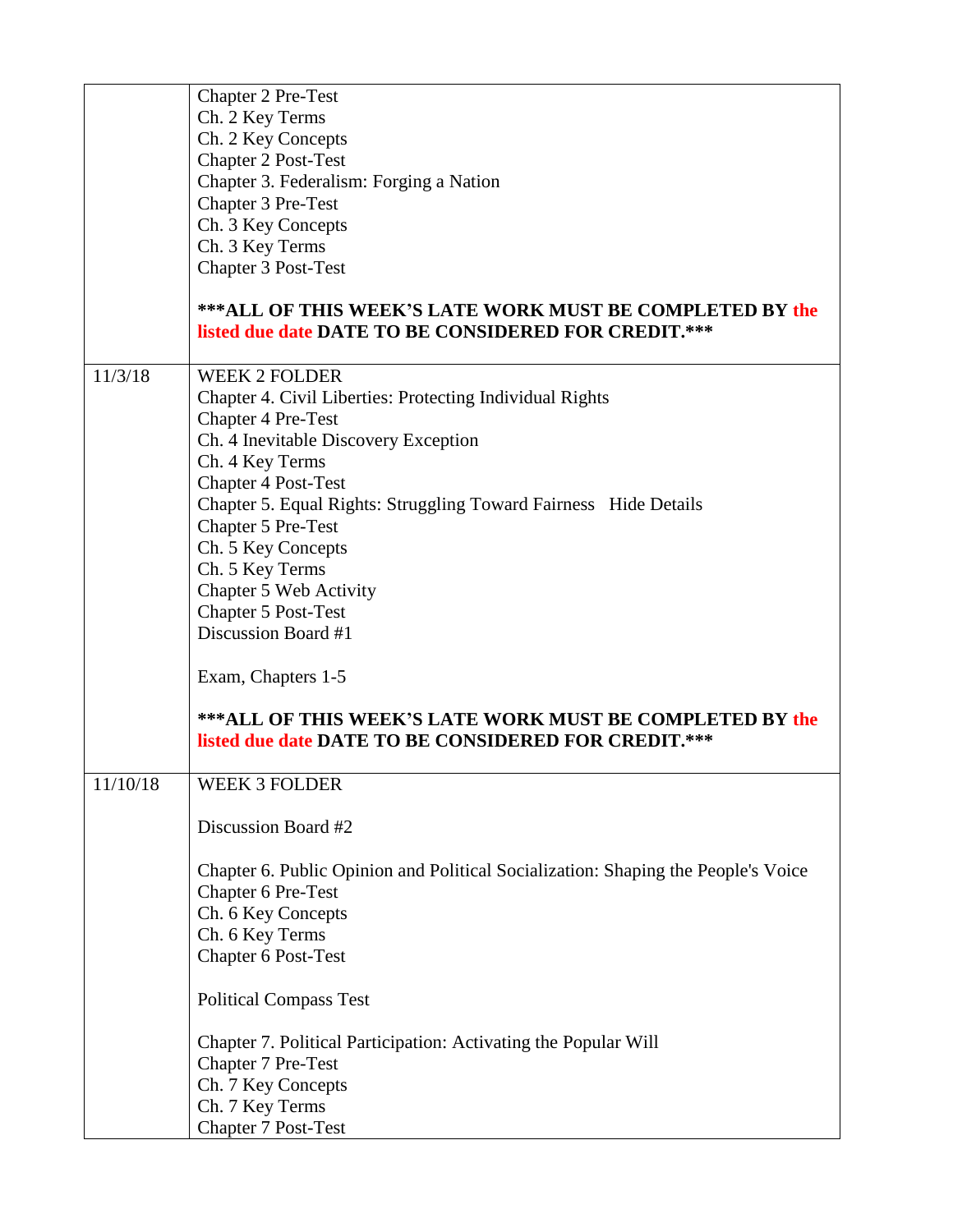|          | <b>City Commissioner Minutes</b>                                                                                                                                                            |
|----------|---------------------------------------------------------------------------------------------------------------------------------------------------------------------------------------------|
|          | Chapter 8. Political Parties, Candidates, and Campaigns: Defining the Voter's<br>Choice<br><b>Chapter 8 Pre-Test</b><br>Ch. 8 Key Concepts<br>Ch. 8 Key Terms<br><b>Chapter 8 Post-Test</b> |
|          | Chapter 9. Interest Groups: Organizing for Influence<br>Chapter 9 Pre-Test<br>Ch. 9 Key Concepts<br>Ch. 9 Key Terms<br>Chapter 9 Post-Test                                                  |
|          | *** ALL OF THIS WEEK'S LATE WORK MUST BE COMPLETED BY the<br>listed due date DATE TO BE CONSIDERED FOR CREDIT.***                                                                           |
| 11/17/18 | <b>WEEK 4 FOLDER</b>                                                                                                                                                                        |
|          | Discussion Board #3                                                                                                                                                                         |
|          | Chapter 10. The News Media: Communicating Political Images<br>Chapter 10 Pre-Test<br>Ch. 10 Key Concepts<br>Ch. 10 Key Terms<br>Chapter 10 Web Activity<br><b>Chapter 10 Post-Test</b>      |
|          | <b>Factitious Game Play</b>                                                                                                                                                                 |
|          | Chapter 11. Congress: Balancing National Goals and Local Interests<br>Chapter 11 Pre-Test<br>Ch. 11 Key Concepts<br>Ch. 11 Key Terms<br>Chapter 11 Post-Test                                |
|          | Exam, Chapters 6-11                                                                                                                                                                         |
|          | *** ALL OF THIS WEEK'S LATE WORK MUST BE COMPLETED BY the<br>listed due date DATE TO BE CONSIDERED FOR CREDIT.***                                                                           |
| 11/24/18 | <b>WEEK 5 FOLDER</b>                                                                                                                                                                        |
|          | Discussion Board #4                                                                                                                                                                         |
|          | Chapter 12. The Presidency: Leading the Nation<br>Chapter 12 Pre-Test                                                                                                                       |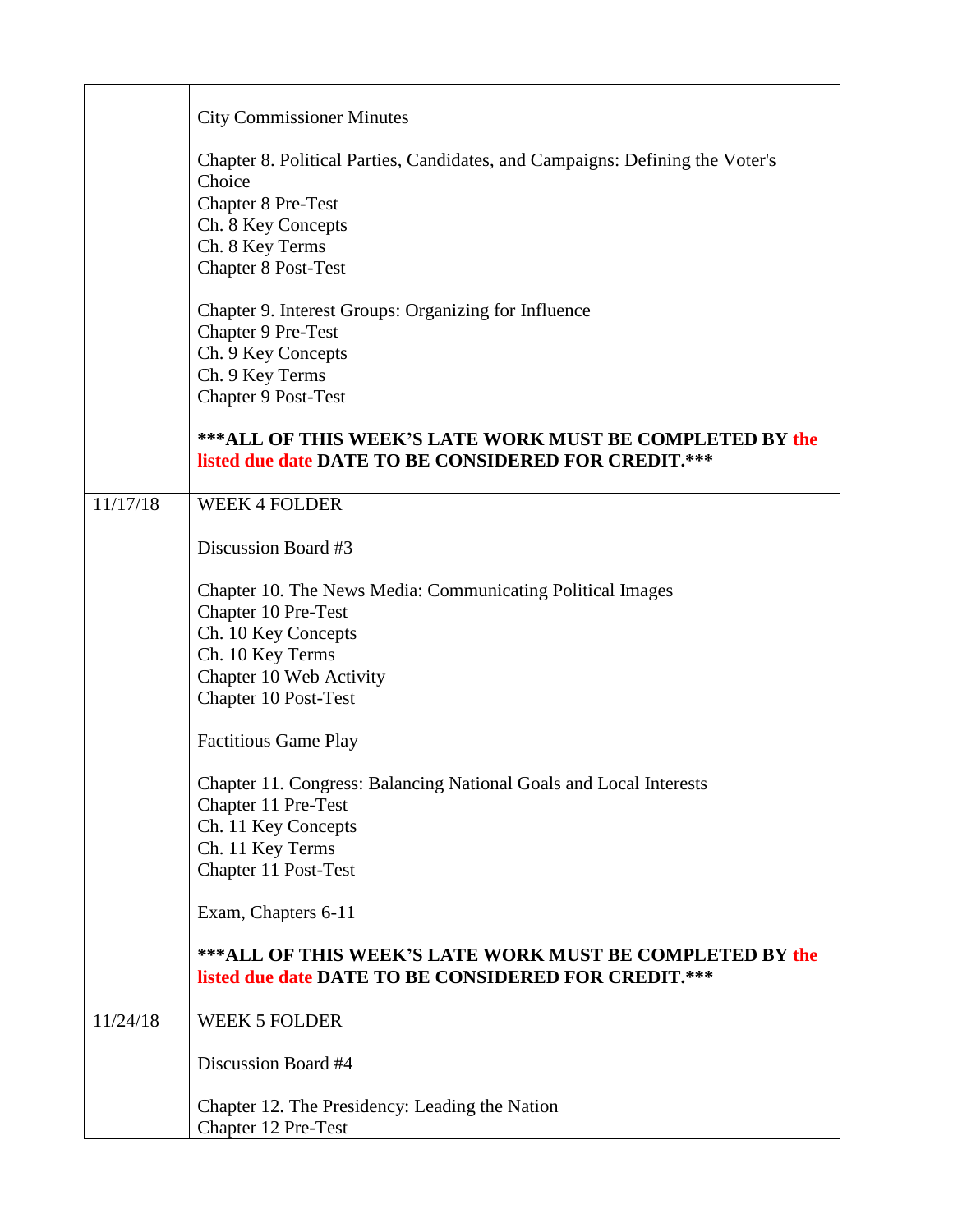|         | Ch. 12 Key Concept                                                                                                                                  |
|---------|-----------------------------------------------------------------------------------------------------------------------------------------------------|
|         | Ch. 12 Key Terms                                                                                                                                    |
|         | Chapter 12 Web Activity                                                                                                                             |
|         | Chapter 12 Post-Test                                                                                                                                |
|         | Presidency and Third Parties Discussion Board                                                                                                       |
|         | Chapter 13. The Federal Bureaucracy: Administering the Government<br>Chapter 13 Pre-Test<br>Ch. 13 Key Concepts                                     |
|         | Ch. 13 Key Terms                                                                                                                                    |
|         | Chapter 13 Post-Test                                                                                                                                |
|         | Chapter 14. The Federal Judicial System: Applying the Law<br>Chapter 14 Pre-Test<br>Ch. 14 Key Concepts<br>Ch. 14 Key Terms<br>Chapter 14 Post-Test |
|         | ***ALL OF THIS WEEK'S LATE WORK MUST BE COMPLETED BY the<br>listed due date DATE TO BE CONSIDERED FOR CREDIT.***                                    |
| 12/1/18 | <b>WEEK 6 FOLDER</b>                                                                                                                                |
|         |                                                                                                                                                     |
|         | Chapter 15. Economic and Environmental Policy: Contributing to Prosperity                                                                           |
|         | Chapter 15 Pre-Test                                                                                                                                 |
|         | Ch. 15 Key Concepts                                                                                                                                 |
|         | Ch. 15 Key Terms                                                                                                                                    |
|         | Chapter 15 Post-Test                                                                                                                                |
|         |                                                                                                                                                     |
|         | Chapter 16. Welfare and Education Policy: Providing for Personal Security and                                                                       |
|         | Need Chapter 16 Pre-Test                                                                                                                            |
|         | Ch. 16 Key Concepts                                                                                                                                 |
|         | Chapter 16 Post-Test                                                                                                                                |
|         | Chapter 17. Foreign Policy: Protecting the American Way                                                                                             |
|         | Chapter 17 Pre-Test                                                                                                                                 |
|         | Ch. 17 Key Concepts                                                                                                                                 |
|         | Ch. 17 Key Terms<br>Chapter 17 Post-Test                                                                                                            |
|         |                                                                                                                                                     |
|         | <b>***ALL OF THIS WEEK'S LATE WORK MUST BE COMPLETED BY the</b>                                                                                     |
|         | listed due date DATE TO BE CONSIDERED FOR CREDIT.***                                                                                                |
| 12/8/18 | <b>WEEK 7 FOLDER</b>                                                                                                                                |
|         |                                                                                                                                                     |
|         | Final Project Preparation: FEMA Case Study Selection                                                                                                |
|         | Final Project Preparation: FEMA Timeline                                                                                                            |
|         | FEMA Part I FEMA Certifications                                                                                                                     |